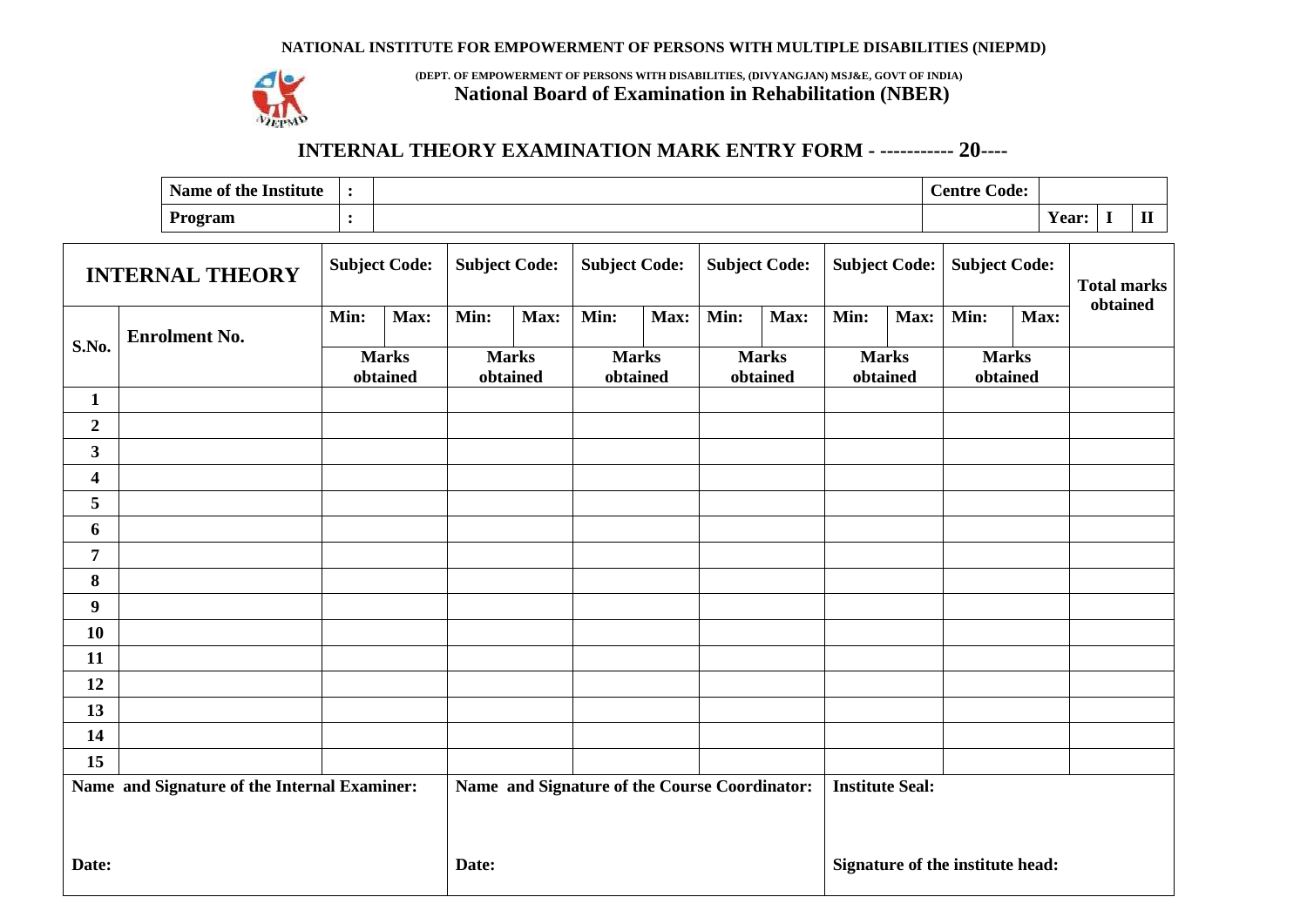#### **NATIONAL INSTITUTE FOR EMPOWERMENT OF PERSONS WITH MULTIPLE DISABILITIES (NIEPMD)**



**(DEPT. OF EMPOWERMENT OF PERSONS WITH DISABILITIES, (DIVYANGJAN) MSJ&E, GOVT OF INDIA) National Board of Examination in Rehabilitation (NBER)**

# **EXTERNAL PRACTICAL EXAMINATION MARK ENTRY FORM - ----------- 20----**

| $\rightarrow$<br>Name of the<br>$\cdot$ .<br>: Institute |  | $\sim$<br>$\sim$<br>Code:<br>Centre |                       |              |
|----------------------------------------------------------|--|-------------------------------------|-----------------------|--------------|
| Program                                                  |  |                                     | $\mathbf{r}$<br>Year: | $\mathbf{I}$ |

| <b>EXTERNAL</b><br><b>PRACTICAL</b> |                                       | <b>Subject</b><br>Code:  | <b>Subject</b><br>Code:  | <b>Subject</b><br>Code:  | <b>Subject</b><br>Code:  | <b>Subject</b><br>Code:  | <b>Subject</b><br>Code:  | <b>Subject</b><br>Code:                   | <b>Subject</b><br>Code:  | <b>Subject</b><br>Code:  | <b>Subject</b><br>Code:  | <b>Total</b>      |
|-------------------------------------|---------------------------------------|--------------------------|--------------------------|--------------------------|--------------------------|--------------------------|--------------------------|-------------------------------------------|--------------------------|--------------------------|--------------------------|-------------------|
|                                     |                                       | Min:                     | Min:                     | Min:                     | Min:                     | Min:                     | Min:                     | Min:                                      | Min:                     | Min:                     | Min:                     | marks<br>obtained |
| S.N<br>0.                           | <b>Enrolment No.</b>                  | Max:                     | Max:                     | Max:                     | Max:                     | Max:                     | Max:                     | Max:                                      | Max:                     | Max:                     | Max:                     |                   |
|                                     |                                       | <b>Marks</b><br>obtained | <b>Marks</b><br>obtained | <b>Marks</b><br>obtained | <b>Marks</b><br>obtained | <b>Marks</b><br>obtained | <b>Marks</b><br>obtained | <b>Marks</b><br>obtained                  | <b>Marks</b><br>obtained | <b>Marks</b><br>obtained | <b>Marks</b><br>obtained |                   |
| $\mathbf{1}$                        |                                       |                          |                          |                          |                          |                          |                          |                                           |                          |                          |                          |                   |
| $\boldsymbol{2}$                    |                                       |                          |                          |                          |                          |                          |                          |                                           |                          |                          |                          |                   |
| $\mathbf{3}$                        |                                       |                          |                          |                          |                          |                          |                          |                                           |                          |                          |                          |                   |
| $\overline{\mathbf{4}}$             |                                       |                          |                          |                          |                          |                          |                          |                                           |                          |                          |                          |                   |
| 5                                   |                                       |                          |                          |                          |                          |                          |                          |                                           |                          |                          |                          |                   |
| 6                                   |                                       |                          |                          |                          |                          |                          |                          |                                           |                          |                          |                          |                   |
| $\overline{7}$                      |                                       |                          |                          |                          |                          |                          |                          |                                           |                          |                          |                          |                   |
| 8                                   |                                       |                          |                          |                          |                          |                          |                          |                                           |                          |                          |                          |                   |
| 9                                   |                                       |                          |                          |                          |                          |                          |                          |                                           |                          |                          |                          |                   |
| <b>10</b>                           |                                       |                          |                          |                          |                          |                          |                          |                                           |                          |                          |                          |                   |
|                                     | <b>Name of the External Examiner:</b> |                          |                          |                          |                          |                          |                          |                                           |                          |                          |                          |                   |
| <b>Mobile No.:</b>                  |                                       |                          |                          |                          |                          |                          |                          | <b>Signature of the External Examiner</b> |                          |                          |                          |                   |
| <b>Email Id:</b>                    |                                       |                          |                          |                          |                          |                          |                          | Date:                                     |                          |                          |                          |                   |